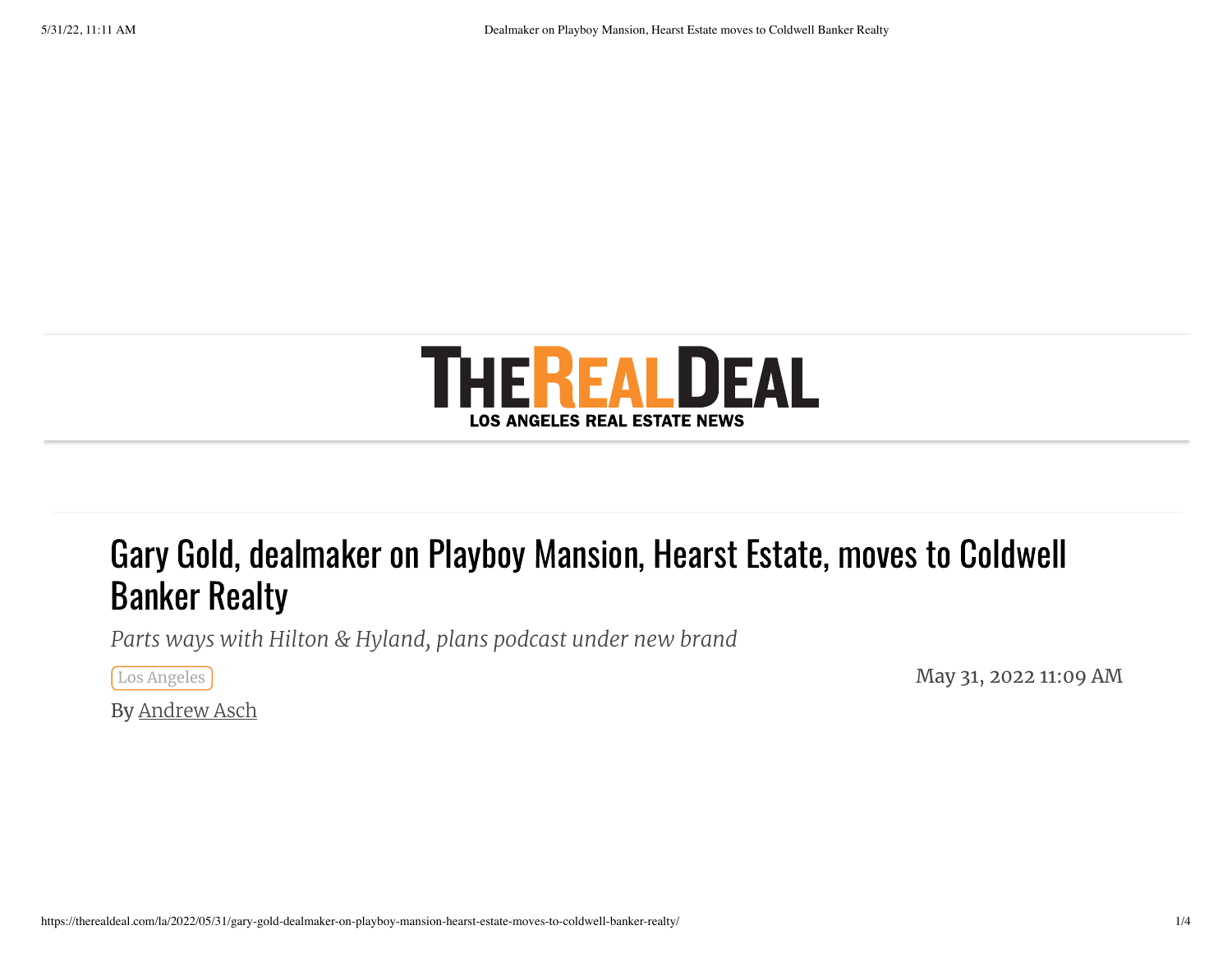

https://therealdeal.com/la/2022/05/31/gary-gold-dealmaker-on-playboy-mansion-hearst-estate-moves-to-coldwell-banker-realty/ 2/4 *Gary Gold (Gary Gold)*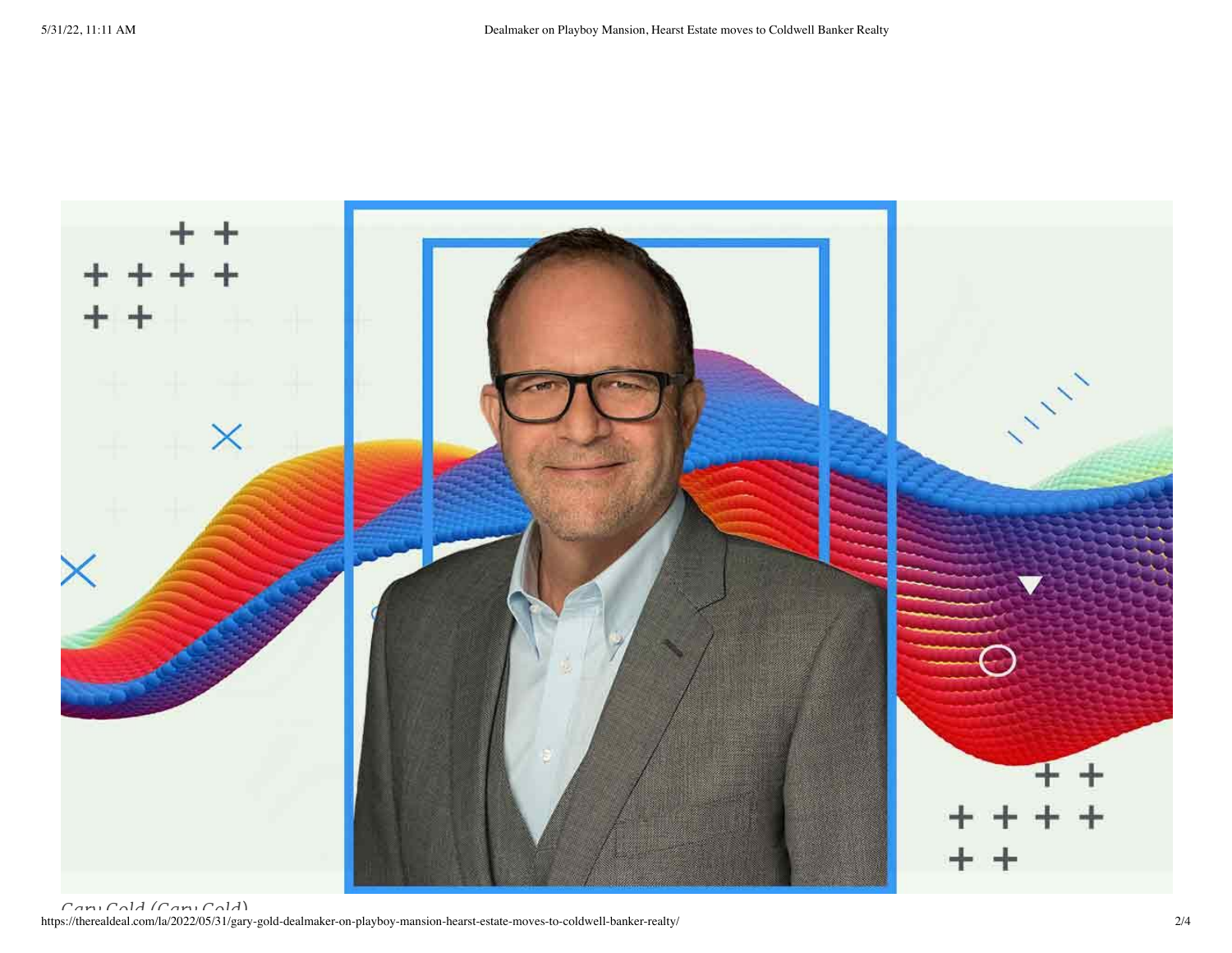Gary Gold, a veteran executive vice president with Hilton & Hyland known for record-breaking sales of the Playboy Mansion among other landmark properties, is moving to Coldwell Banker Realty's office in Beverly Hills.

Gold has represented sellers for a number of high-profile, complex deals around Southern California in the past few years. The Playboy Mansion sold for \$100 million in 2016. In 2019, there was the deal for Chartwell Estate in Beverly Hills, which sold for \$150 million. In 2021, The Hearst Estate in Beverly Hills sold for \$63 million at auction sale.

Gold's change in affiliation comes a few months after the death of Jeff Hyland, co-founder of Hilton & Hyland from cancer in February. In 2020, Hilton & Hyland registered sales of \$3.5 billion, according to the firm. Gold was one of Hilton & Hyland's first employees.

Gold's first day at Coldwell Banker Realty was May 27. He said he made the move based on the depth of resources at Coldwell, which operates 57 offices with about 5,000 agents, as well as the brokerage commitment to a podcast that has a working title of Gold Gets Real and is set to launch in July.

"I'm going to be interviewing the best agents from around the world who have done record breaking deals, " he said."Everything I do contributes to my business––this is synergistic."

The podcast represents the first time Gold will serve as a regular interview host, but he does have experience in the role for industry panels. On May 24, he interviewed talk show host Andy Cohen at the Realm Global Collective Inaugural Conference in Santa Monica.

Gold declined to give his sales volume. In 2020, Los Angeles Business Journal estimated his business volume was \$83.3 million.